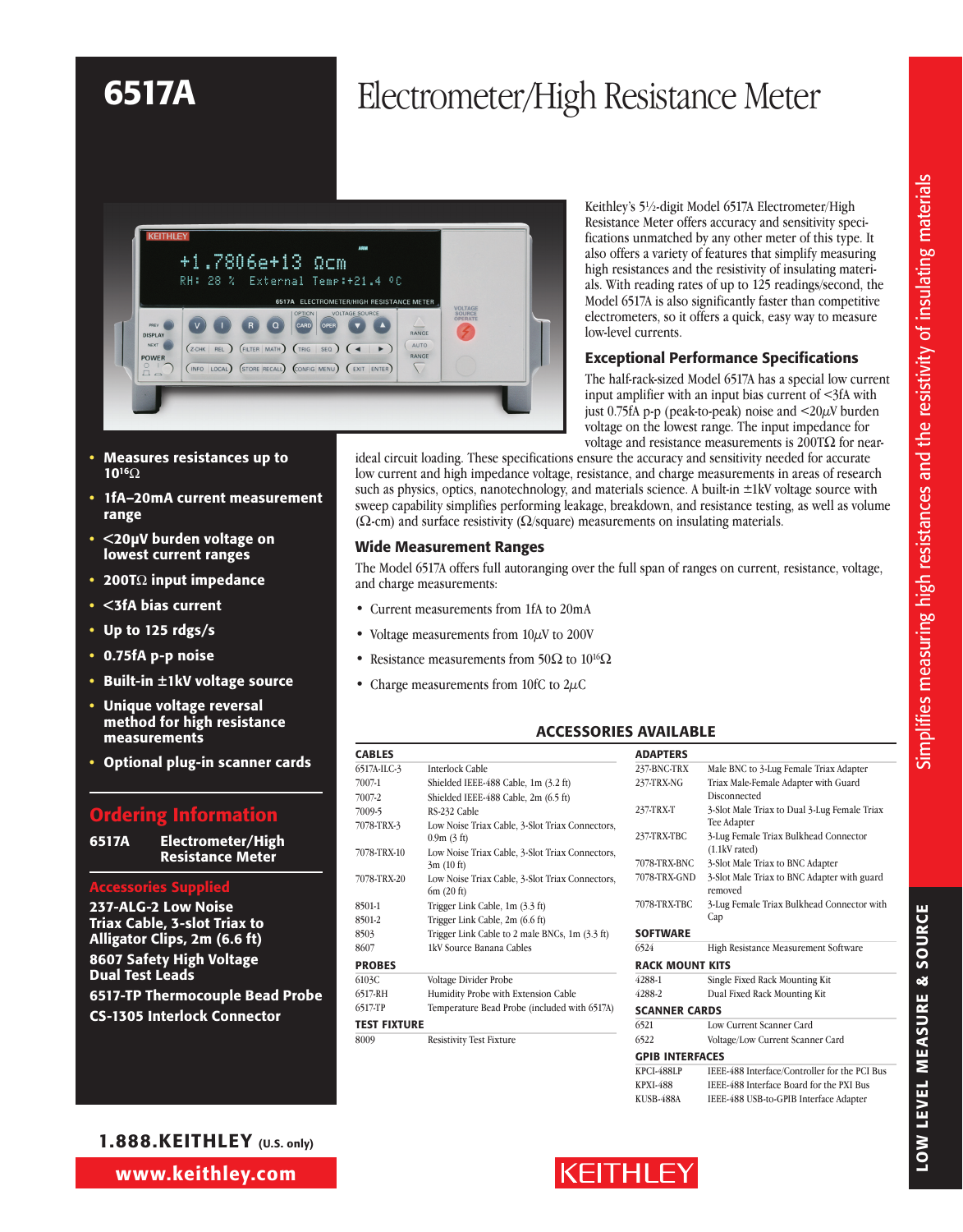### Simple DMM-like Operation

The Model 6517A is designed for easy, DMM-like operation via the front panel, with single-button control of important functions such as resistance measurement. It can also be controlled via a built-in IEEE-488 interface, which makes it possible to program all functions over the bus through a computer controller.

### High Accuracy High Resistance Measurements

The Model 6517A offers a number of features and capabilities that help ensure the accuracy of high resistance measurement applications. For example, the built-in voltage source simplifies determining the relationship between an insulator's resistivity and the level of source voltage used. It is well suited for capacitor leakage and insulation resistance measurements, tests of the surface insulation resistance of printed circuit boards, voltage coefficient testing of resistors, and diode leakage characterization.

A test sequence in the Model 6517A incorporates a new voltage reversal method for measuring very high resistances, especially in materials and devices where the inherent background currents in the sample previously made accurate measurements impossible. The optional Model 6524 software package simplifies operating the Model 6517A via a computer controller and makes it easy to optimize the test parameters (delay time, voltage, etc.) for the specific material or device under test. The Model 6517A meter, the software, and a resistivity fixture are available as a combination for specific material or device testing applications. Refer to the Model 65 for more information.

#### Temperature and Humidity Stamping

Humidity and temperature can influence the resistivity values of materials significantly. To help you make accurate comparisons of readings acquired under varying conditions, the Model 6517A offers a built-in type K thermocouple and an optional Model 6517-RH Relative Humidity Probe. A built-in

#### Services Available

6517A-3Y-EW 1-year factory warranty extended to 3 years from date of shipment C/6517A-3Y-ISO 3 (ISO-17025 accredited) calibrations within 3 years of purchase\* TRN-LLM-1-C Course: Making Accurate Low-Level Measurements \*Not available in all countries

data storage buffer allows recording and recalling readings stamped with the time, temperature, and relative humidity at which they were acquired.

#### Accessories Extend Measurement Capabilities

A variety of optional accessories can be used to extend the Model 6517A's applications and enhance its performance.

**Scanner Cards.** Two scanner cards are available to simplify scanning multiple signals. Either card can be easily inserted in the option slot of the instrument's back panel. The Model 6521 Scanner Card offers ten channels of low-level current scanning. The Model 6522 Scanner Card provides ten channels of high impedance voltage switching or low current switching.

**Test Fixture.** The Model 8009 Resistivity Chamber is a guarded test fixture for measuring volume and surface resistivities of sample materials. It has stainless-steel electrodes built to ASTM standards. The fixture's electrode dimensions are pre-programmed into the Model 6517A, so there's no need to calculate those values then enter them manually. This accessory is designed to protect you from contact with potentially hazardous voltages —opening the lid of the chamber automatically turns off the Model 6517A's voltage source.

#### Applications

The Model 6517A is well suited for low current and high impedance voltage, resistance, and charge measurements in areas of research such as physics, optics, and materials science. Its extremely low voltage burden makes it particularly appropriate for use in solar cell applications, and its built-in voltage source and low current sensitivity make it an excellent solution for high resistance measurements of nanomaterials such as polymer based nanowires. Its high speed and ease of use also make it an excellent choice for quality control, product engineering, and production test appli cations involving leakage, breakdown, and resistance testing. Volume and surface resistivity measurements on non-conductive materials are particularly enhanced by the Model 6517A's voltage reversal method.



Model 6517A rear panel

LOW LEVEL MEASUR

e & So

urc e

1.888.KEITHLEY (U.S. only)

www.keithley.com

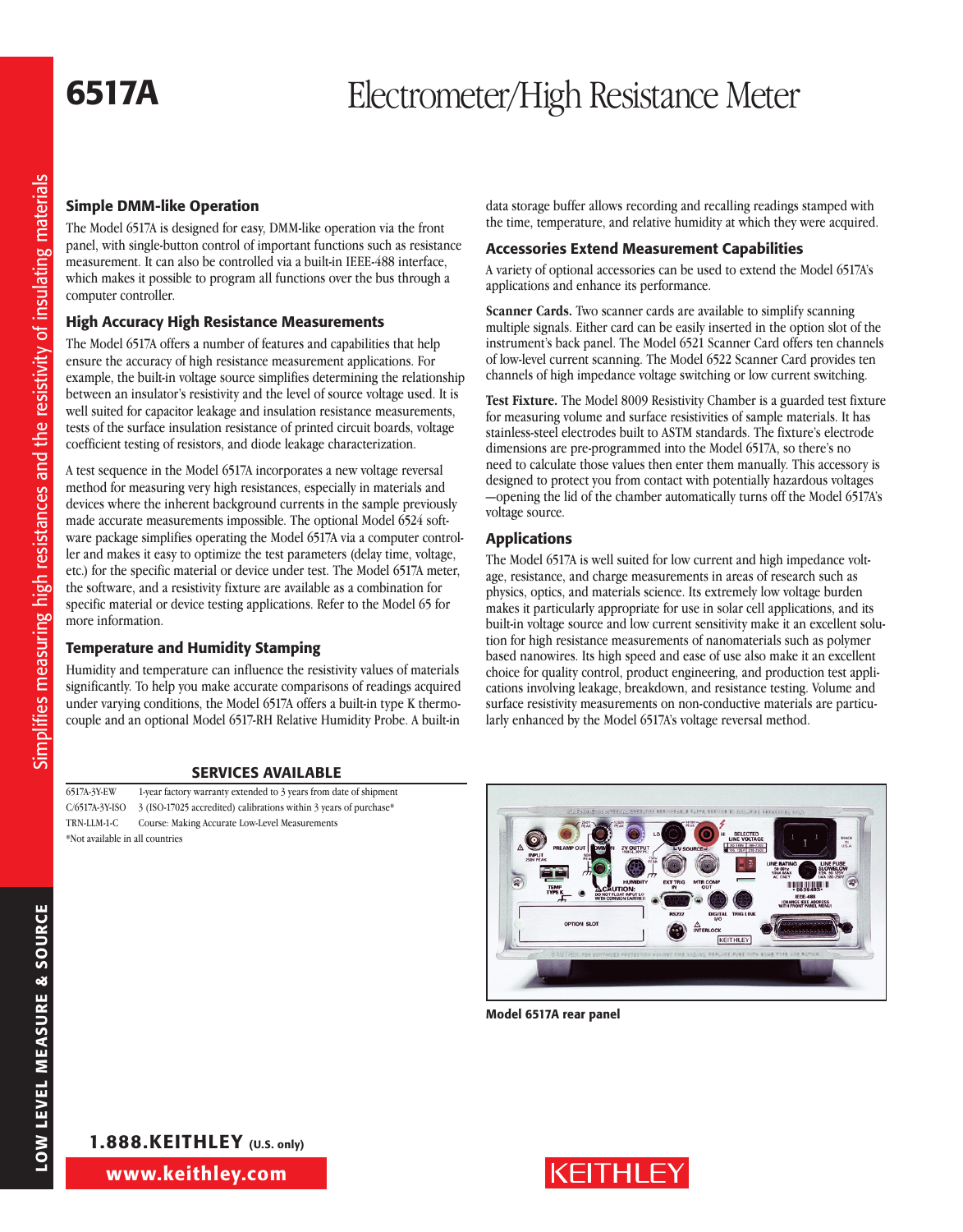| <b>VOLTS</b><br>Range | $5\frac{1}{2}$ -Digit<br><b>Resolution</b> | <b>Accuracy</b><br>$(1$ Year) <sup>1</sup><br>$18^\circ - 28^\circ C$<br>$\pm$ (%rdg+counts) | <b>Temperature</b><br>Coefficient<br>0°-18°C & 28°-50°C<br>$\pm$ (%rdg+counts)/°C                                                        |
|-----------------------|--------------------------------------------|----------------------------------------------------------------------------------------------|------------------------------------------------------------------------------------------------------------------------------------------|
| 2 V                   | $10 \mu V$                                 | $0.025 + 4$                                                                                  | $0.003 + 2$                                                                                                                              |
| 20 V                  | $\mu$ V<br>100                             | $0.025 + 3$                                                                                  | $0.002 + 1$                                                                                                                              |
| 200 V                 | $1 \text{ mV}$                             | $0.06 + 3$                                                                                   | $0.002 + 1$                                                                                                                              |
|                       |                                            |                                                                                              | <sup>1</sup> When properly zeroed, 5 <sup>1</sup> / <sub>2</sub> -digit, 1 PLC (power line cycle), median filter on, digital filter = 10 |

readings.

**NMRR:** 60dB on 2V, 20V, >55dB on 200V, at 50Hz or 60Hz ±0.1%.

**CMRR:** >120dB at DC, 50Hz or 60Hz.

**INPUT IMPEDANCE:**  $>200$ T $\Omega$  in parallel with 20pF,  $\leq$ 2pF guarded (1M $\Omega$  with zero check on).

**SMALL SIGNAL BANDWIDTH AT PREAMP OUTPUT:** Typically 100kHz (–3dB).

| <b>AMPS</b>    |                               | Accuracy<br>$(1$ Year) <sup>1</sup> | <b>Temperature</b><br>Coefficient                                |
|----------------|-------------------------------|-------------------------------------|------------------------------------------------------------------|
| Range          | 5½-Digit<br><b>Resolution</b> | $18^\circ - 28^\circ$ C             | 0°-18°C & 28°-50°C<br>$\pm$ (%rdg+counts) $\pm$ (%rdg+counts)/°C |
| $20$ pA        | 100 $aA^2$                    | 1<br>$+30$                          | 0.1<br>$+5$                                                      |
| $200$ pA       | $1 \text{ fA}^2$              | $+ 5$                               | 0.1<br>$+1$                                                      |
| 2 nA           | 10 <sub>fA</sub>              | $0.2 + 30$                          | 0.1<br>$+2$                                                      |
| $20$ nA        | 100 <sub>fA</sub>             | $0.2 + 5$                           | $0.03 + 1$                                                       |
| $200$ nA       | $1$ pA                        | $0.2 + 5$                           | $0.03 + 1$                                                       |
| 2 $\mu$ A      | $10 \text{ pA}$               | $0.1 + 10$                          | $0.005 + 2$                                                      |
| $20 \mu A$     | $100 \text{ pA}$              | $0.1 + 5$                           | $0.005 + 1$                                                      |
| $200 \mu A$    | 1 nA                          | $0.1 + 5$                           | $0.005 + 1$                                                      |
| $2 \text{ mA}$ | 10 <sub>nA</sub>              | $0.1 + 10$                          | $0.008 + 2$                                                      |
| $20$ mA        | $100 \text{ nA}$              | $0.1 + 5$                           | $0.008 + 1$                                                      |

<sup>1</sup> When properly zeroed, 51 ⁄2-digit, 1PLC (power line cycle), median filter on, digital filter = 10 readings.

<sup>2</sup> aA =10-18A, fA=10-15A.

**INPUT BIAS CURRENT:** <3fA at  $T_{CAL}$ . Temperature coefficient = 0.5fA/°C.

- **INPUT BIAS CURRENT NOISE:** <750aA p-p (capped input), 0.1Hz to 10Hz bandwidth, damping on. Digital filter = 40 readings.
- **INPUT VOLTAGE BURDEN at**  $T_{\rm{CAL}} \pm 1^{\circ}$ **C:** <20 $\mu$ V on 20pA, 2nA, 20nA, 2 $\mu$ A, 20 $\mu$ A ranges. <100 $\mu$ V on 200pA, 200nA, 200 $\mu$ A ranges. <2mV on 2mA range. <4mV on 20mA range.
- **TEMPERATURE COEFFICIENT OF INPUT VOLTAGE BURDEN:** <10µV/°C on pA, nA,  $\mu$ A ranges.
- **PREAMP SETTLING TIME (to 10% of final value):** 2.5s typical on pA ranges, damping off, 4s typical on pA ranges damping on, 15ms on nA ranges, 2ms on  $\mu$ A and mA ranges.

**NMRR:** >95dB on pA, 60dB on nA,  $\mu$ A, and mA ranges at 50Hz or 60Hz  $\pm$ 0.1%.

| <b>COULOMBS</b> |                               | Accuracy<br>$(1$ Year) <sup>1,2</sup> | <b>Temperature</b><br>Coefficient                                |
|-----------------|-------------------------------|---------------------------------------|------------------------------------------------------------------|
| Range           | 5½-Digit<br><b>Resolution</b> | $18^\circ - 28^\circ C$               | 0°-18°C & 28°-50°C<br>$\pm$ (%rdg+counts) $\pm$ (%rdg+counts)/°C |
| 2nC             | $10 \text{ } fC$              | $0.4 + 5$                             | $0.04 + 3$                                                       |
| 20 nC           | 100 fC                        | $0.4 + 5$                             | $0.04 + 1$                                                       |
| $200$ nC        | 1 pC                          | $0.4 + 5$                             | $0.04 + 1$                                                       |
| $2 \mu C$       | 10 pC                         | $0.4 + 5$                             | $0.04 + 1$                                                       |

<sup>1</sup> Specifications apply immediately after charge acquisition. Add

 $\frac{|Q_{AV}|}{RC}$ ) T<sub>A</sub>

where  $T_A$  = period of time in seconds between the coulombs zero and measurement

 $Q_{AV}$  = average charge measured over T<sub>A</sub>, and RC = 300,000 typical.

<sup>2</sup> When properly zeroed, 51 ⁄2-digit, 1PLC (power line cycle), median filter on, digital filter = 10 readings.

**INPUT BIAS CURRENT:** <4fA at  $T_{CAL}$ . Temperature coefficient = 0.5fA/°C.

|                           |     |                                          | OHMS (Normal Method)                                                                 |                                                                                                    |                         |                      |
|---------------------------|-----|------------------------------------------|--------------------------------------------------------------------------------------|----------------------------------------------------------------------------------------------------|-------------------------|----------------------|
| Range                     |     | $5\frac{1}{2}$ -Digit<br>Reso-<br>Lution | Accuracy <sup>1</sup><br>(10-100% Range)<br>18°-28°C (1 Yr.)<br>$\pm$ (% rdg+counts) | <b>Temperature</b><br>Coefficient<br>(10-100% Range)<br>0°-18°C & 28°-50°C<br>$\pm$ (% rdg+counts) | Auto<br><b>V</b> Source | <b>Amps</b><br>Range |
| $2 M\Omega$               | 10  | Ω                                        | $0.125 + 1$                                                                          | $+1$<br>0.01                                                                                       | 40 V                    | $200 \mu A$          |
| $20 \text{ M}\Omega$      | 100 | Ω                                        | $0.125 + 1$                                                                          | 0.01<br>$+1$                                                                                       | 40 V                    | $20 \mu A$           |
| $200 \text{ M}\Omega$     | 1   | $k\Omega$                                | $0.15 + 1$                                                                           | $0.015 + 1$                                                                                        | 40 V                    | $2 \mu A$            |
| 2 $G\Omega$               | 10  | $k\Omega$                                | $0.225 + 1$                                                                          | $0.035 + 1$                                                                                        | 40 V                    | $200$ nA             |
| $20 \text{ } G\Omega$     | 100 | $k\Omega$                                | $0.225 + 1$                                                                          | $0.035 + 1$                                                                                        | 40 V                    | $20$ nA              |
| $200 \text{ }$ G $\Omega$ |     | $1 \text{ M}\Omega$                      | $0.35 + 1$                                                                           | $0.110 + 1$                                                                                        | 40 V                    | $2 \text{ nA}$       |
| 2 T $\Omega$              |     | $10 \text{ M}\Omega$                     | $0.35 + 1$                                                                           | $0.110 + 1$                                                                                        | 400 V                   | 2 nA                 |
| $20$ TQ                   |     | $100 \text{ M}\Omega$                    | $1.025 + 1$                                                                          | $0.105 + 1$                                                                                        | 400 V                   | $200$ pA             |
| $200$ T $\Omega$          |     | $1 \text{ } G\Omega$                     | $1.15 + 1$                                                                           | $0.125 + 1$                                                                                        | 400 V                   | $20$ pA              |
|                           |     |                                          |                                                                                      |                                                                                                    |                         |                      |

<sup>1</sup> Specifications are for auto V-source ohms, when properly zeroed, 5<sup>1</sup>/<sub>2</sub>-digit, 1PLC, median filter on,

digital filter = 10 readings. If user selectable voltage is required, use manual mode. Manual mode displays resistance (up to 1018Ω) calculated from measured current. Accuracy is equal to accuracy of V-source plus accuracy of selected Amps range.

**PREAMP SETTLING TIME:** Add voltage source settling time to preamp settling time in Amps specification.

#### OHMS (Alternating Polarity Method)

The alternating polarity sequence compensates for the background (offset) currents of the material or device under test. Maximum tolerable offset up to full scale of the current range used.

**Using Keithley 8009 fixture**

**REPEATABILITY:**  $\Delta I_{BG} \times R/V_{ALT} + 0.1\%$  (1 $\sigma$ ) (instrument temperature constant  $\pm 1^{\circ}C$ ).

- **ACCURACY:**  $(V_{\text{SRC}}Err + I_{\text{Meas}}Err \times R)/V_{\text{ALT}}$ 
	- where:  $\Delta I_{BG}$  is a measured, typical background current noise from the sample and fixture.

V<sub>ALT</sub> is the alternating polarity voltage used.

- $V_{SRC}$ Err is the accuracy (in volts) of the voltage source using  $V_{ALT}$  as the setting.
- $I_{MEAS}$ Err is the accuracy (in amps) of the ammeter using  $V_{ALT}$ /R as the rdg.

| <b>VOLTAGE SOURCE</b> |                                            | Accuracy<br>(1 Year)                                    | <b>Temperature</b><br>Coefficient                 |
|-----------------------|--------------------------------------------|---------------------------------------------------------|---------------------------------------------------|
| Range                 | $5\frac{1}{2}$ -Digit<br><b>Resolution</b> | $18^{\circ}-28^{\circ}$ C<br>$\pm$ (% setting + offset) | 0°-18°C & 28°-50°C<br>$\pm$ (% setting+offset)/°C |
| $100\text{ V}$        | 5 $mV$                                     | $0.15 + 10$ mV                                          | $0.005 + 1$ mV                                    |
| 1000 V                | $50$ mV                                    | $0.15 + 100$ mV                                         | $0.005 + 10$ mV                                   |

**MAXIMUM OUTPUT CURRENT:**

±10mA; active current limit at <11.5mA for 100V range.

±1mA; active current limit at <1.15mA for 1000V range.

**SETTLING TIME:** <8ms to rated accuracy for 100V range.

<50ms to rated accuracy for 1000V range.

|--|

 $150 \mu V$  p-p from 0.1Hz to 10Hz for 100V range. <1.5mV p-p from 0.1Hz to 10Hz for 1000V range.



Model 6517A specifications

Model 6517A specifications

1.888.KEITHLEY (U.S. only)

www.keithley.com